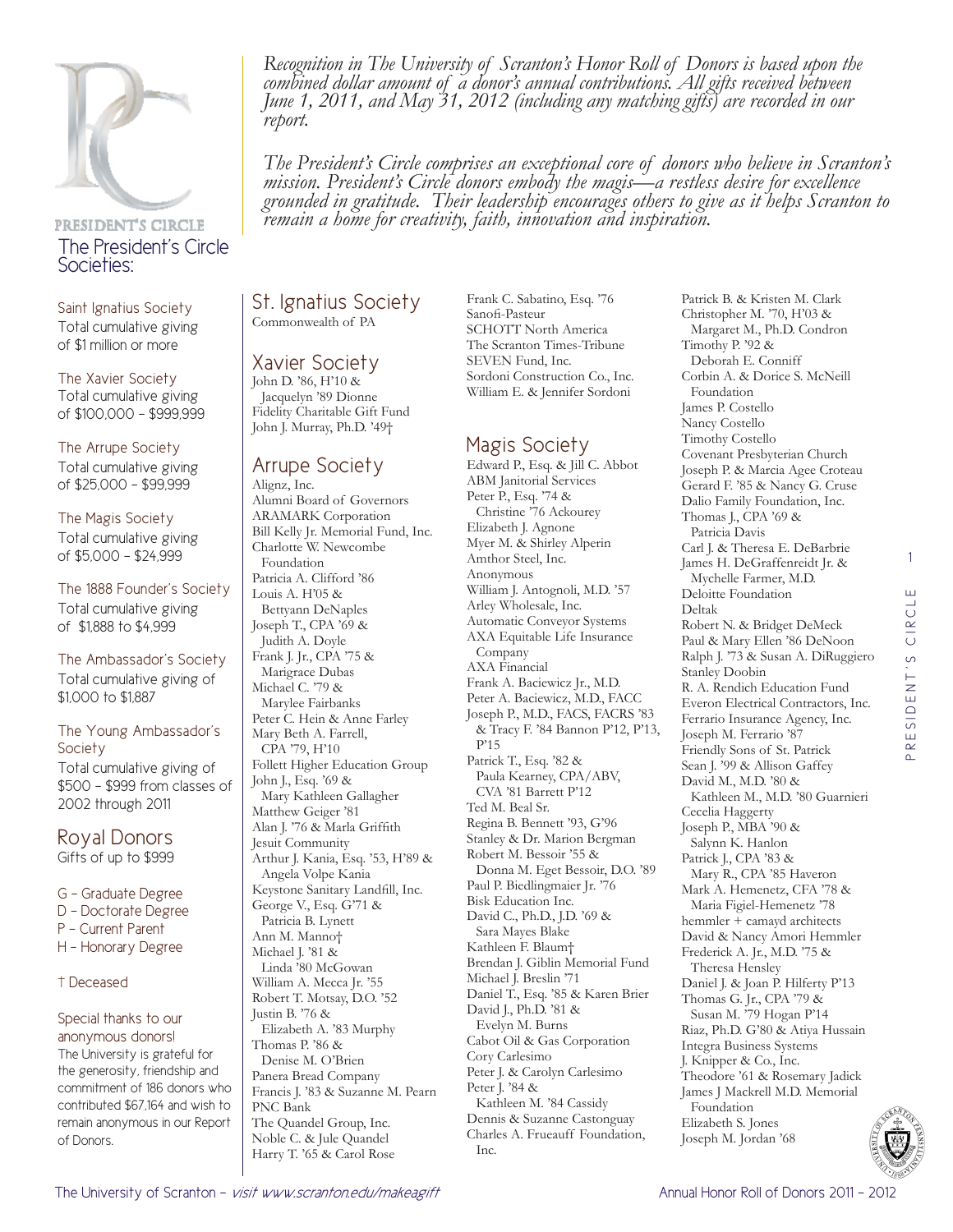Stephen P., Ph.D. '84 & Colleen A., M.D. '83 Joseph James & Kathleen M., M.D. '96 Joyce Joseph J., Esq. '78 & Teresa Kadow Kane Freight Lines, Inc. Christopher J. Kane '86 & Kathleen M. Granahan Kane, Esq. '88 Fred C. '68 & Joanie Karam Robert T. Kelly Jr., Esq. Sean T. Kirk '10 Kiwanis Club of Scranton James J. '81 & Teresa Lynn '82 Knipper Christopher J., D.M.D. '92 & Bridget K. G'11 Kotchick Carl J. '62, H'11 & JoAnne M. H'01 Kuehner Paul W. Lameo, CPA '94 & Laura L. Gribbin Lameo, Esq. '95 COL Zim E, USA, Ret. & Patricia P. G'76 Lawhon Edward R., Esq. '68, H'01 & Patricia Leahy John J., M.D. '88 & Regina, D.M.D. Lepore Saul M. '61 & Sharon K. Levy Carl & Tina Lisman James J. Loftus, M.D. '66 & Cecilia Soto-Loftus Lawrence R., CPA '81 & Keli M. Lynch Michael C. Jr. '95 & Elizabeth A. '96 Madden Maiden RE LLC John R., D.M.D. '75 & Margaret Q., Au.D. Mariotti John P. Martin, Ed.D. G'57 John C., Esq. '71 & Catherine C. Mascelli Lawrence & Elizabeth Mazzeo P'14 Mark R. '72 & Carol McDonough Dennis J. '82 & Rachel McGonigle Thomas J., Esq. '79 & Monica '78 McGonigle Michael P. McHale '85 & Jean Marie Sweeney-McHale Kevin & Mary Katherine '92 McNeill Metlife Metropolitan Life Foundation James A., Ph.D. '61 & Mary P. Mezick Miller Family Foundation William F. III '71 & Patricia Miller Patricia Moran, Esq. '81 James F. Jr. '86 & Cheryl A. '86 Mullery Deanne M. Mulligan Myers Brier & Kelly, LLP New York Community Trust James F., Ph.D. '54 & Mary Nolan Kevin J. '80 & Katherine C. '81 O'Brien OfficeMax A Boise Company Helen T. O'Grady William C. '59 & Jane L. O'Malley Joan O'Meara Winant Overlook Estate Foundation, Inc. Rev. G. Donald Pantle, S.J. Paramount Group, Inc. Paul Arthur Lamendola Foundation PricewaterhouseCoopers LLP Prudential Financial Denis J. & Patricia Quinn R.N. Demeck Roofing & Siding, Inc. William J. & Joan Raftery Reilly, Janiczek & McDevitt, P.C. Vincent F., Esq. '80 & Eileen T. '82 Reilly P'14 Richard A. Rendich Foundation S.R. Wojdak & Associates, LP Stephen E., Esq. '80 & Cynthia C. Sandherr Schwartz-Mack Foundation Scranton Alumni Club of NEPA

Scranton Area Foundation Joseph T., Esq. '68 & Leanne Sebastianelli Patrick W., Esq. '78 & Jane L. Shea Michael Shenigo The Silver Family Foundation Skadden, Arps, Slate, Meagher & Flom LLP Skyline Restoration, Inc. James M., CPA '86 & Elizabeth Slattery Anthony P. '85 & Sharon Smurfit Diana Sorbera '08 Joseph L. Sorbera III '08 Joseph L. Jr. & Diane Sorbera Joseph K., CPA '70, G'74 & Suzanne V. Speicher Edward J. Jr., CPA '81, G'98 & Barbara A. Steinmetz P'13 William P. '90 & Christine M. '90, G'92 Stoffel Gerard D. Sr., CPA '67 & Kathy J. Straub Sweeney Family Foundation John P. '61 & Jean M. Sweeney John P. Jr. & Davida Sweeney P'14 TMC Services, Inc. United Way of the Capital Region Joseph M. Vaszily '95 Peter Veritas Walsh Electrical, Inc. John A. '66 & Ellen J. Walsh Robert E., M.D. '51 & Katherine E. Weibel Willary Foundation William G. McGowan Charitable Fund, Inc. Stephen R., Esq. '62 & Elizabeth Wojdak

# Founder's Society

Anonymous Vincent M. & Ann K., D.M.D. '88 Astolfi AstraZeneca Todd West & M. Stacey Bach, Esq. '97 Walter F. & Christine Bagdzinski John F., Ph.D. '65 & Delma Bagley Harold W., Ph.D. & Paula Baillie Bank of America Bank of America/Merrill Lynch Christopher S. Banks '86, G'98 & Christine D. Mahoney Banks '91 Gregory P. & Louise O. Banks Charles J., CPA '76 & Amy M. Barrett Robert J. Jr. '69 & Barbara A. Bednar John Barry Beemer, Esq. '63 Michael J., Esq. '78 & Ann Bevilacqua Jeanne A. Bovard H'08 Ellen M. Boyle, Esq. '84 Br. Victor Cipriani Educational Fund Harmar D., M.D. & Leslie W. Brereton Eric D., Esq. '92 & Elaine M. '92 Brophy Rodney D. III, Ph.D. '54 & Josephine Brown Burkavage Design Associates William J. Jr. & Judith G. Burkavage Bernie Grzelak & Kathleen H. Burke '00 George K. Butson Joseph J. Calabro III, D.O. '77 Joseph A. Caputo '56, G'61 James F. & Mary Casey Matthew M. Casey Paul R. Jr., M.D. '71 & Kathleen Casey P'14 Paul & Ann Casey Frank Caulson '62 David J., Esq. '77 & Jacqueline Ceraul P'12 Leonard W. Champney, Ph.D. Douglas '93 & JaneMarie C. '93 Christensen Joseph F. Cimini, Esq. '70

Angelo R. '60 & Nancy Jean Cinti Gerard J., Esq. '75 & Louise Cipriani Eileen J. Cleary '82 Joseph J. II '84 & Susan L. Cleary P'15 Community Foundation of New Jersey The Honorable Richard P. '46, H'83 & Marion Conaboy Neil L. & Sharon T. Conway John J., CPA '80 & Lisa A. Cox P'13 John J. Daly '84, G'95, P'13 Alfred R. & Carlota J. Danforth P'12 F. Dennis, M.D. '68 & Grace Dawgert Mark F. '85 & Karen Degenhart Deloitte & Touche, LLP Jerome P. '75, G'78 & Lynn M. G'80 DeSanto Matthew J. DiLiberto '96, P'15 Andrew B. '89 & Carole L. '90 Dinnhaupt Joseph F. Doyle '82 Joseph H., Ph.D. & Andrea V., Ph.D. '87 Dreisbach John J. Sr., Esq. '51 & Joanne M. Dunn Eisler Revocable Trust John J., CPA '57 & Nancy Farrell Theodore L. '59 & Marilyn Y. Ferraro John J., M.D. '60 & Joyce Ferry Francis M. '86 & Maura M. Fetsko Joseph F. & Louise M. Finetti Thomas J. Jr., Esq. '57 & Jill Foley Fr. Pantle's Ignation Alumni Retreat Thomas C. & Lois B. Frank Andrew M. '98 & Michele G. '98 Gilfillan Michael P. Jr. '66 & Pat Glinsky Francis A. & Patricia Glowacki Brian J. Grega '91 Thomas M. & Danielle L. Griffith P'15 Thomas A. & Dolores C. Groncki Kevin B. Grzelak, CPA '96 James M., D.P.M. '80 & Joanne Haggerty John J. III '83 & Margaret E. '86 Hambrose P'13 MG John P., USA, Ret. '60 & Marlene Herrling Robert P. '67 & Genevieve Hickey Joan C. Holly Stephen L. & Sharon S., Ed.D. Hudacek P'14 Michael T., Esq. '91 & Michele R. Hughes Hutchinson Management Inc. Mark '83 & Loretta '82 Hutchinson Teresa Iannielli Independence Blue Cross Islamic Association of NEPA Jaros Baum & Bolles Consulting Engineers John M. Johnson, D.D.S. '81 John J. Kenny, Esq. '85 & Mary Beth Hogan, Esq. William P., Esq., Ed.D. '67 & Pamela F. Kiehl Brian A. Kilcullen '85 & Marguerite M. Nealon, Esq. Harry M. Jansen Jr. H'05 & Julie Kraemer Thomas S. Kucinski '85 Lauren Larsen Thomas M., Esq. '70 & Laura Lawler Charles A., Esq. '75 & Margaret D., Esq. Lenns P'15 Brian P., D.M.D. '92 & Alisa M. '92 Loftus Daniel P., MSW, MS '68 & Barbara J., Ph.D. G'82 Loftus The Luzerne Foundation Thomas P. '86 & Sharon '86 Lynch Edward J. Jr. '65, H'93 & Lynda Lynett William R. '72 & Mary Jean Lynett



2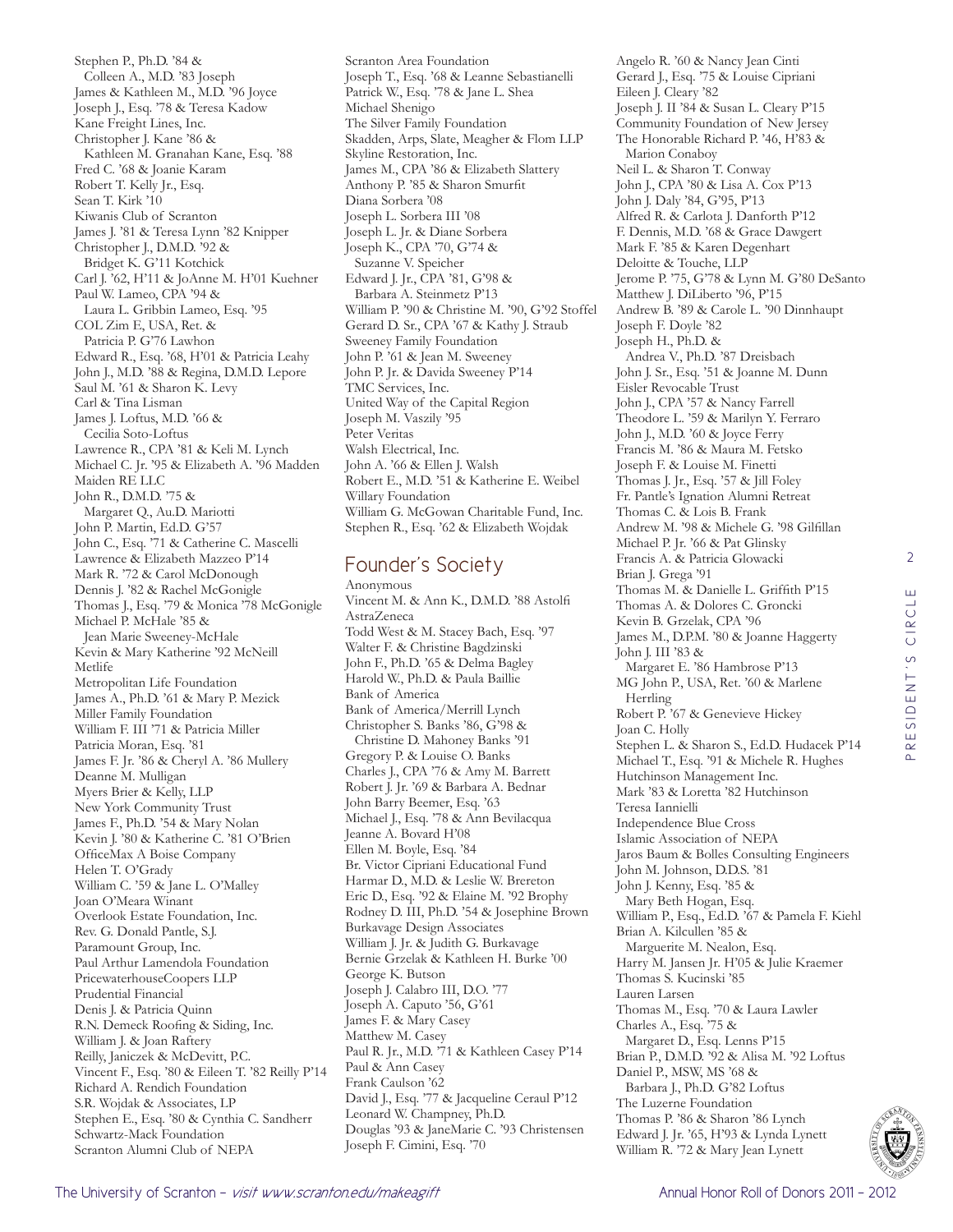Joseph Mangini P'14 Alexander J., Ph.D. '69, G'70 & Virginia Marker Claude R. Martin Jr., Ph.D. '54, G'63 Michael J. '71 & Patricia C. McDermott James Hagan & Tracey M. McDevitt Hagan, Esq. '93 Frank J. McDonnell, Esq. '60, H'08 McGrail, Merkel, Quinn & Associates Francis T. Jr. '73, G'75 & Rose M. McMahon John P. & Monica M. '96 McMullan Francis J., CPA '70 & Beverly Merkel Stephen T. Michel '92 Edward B., Esq. '93 & Melissa Micheletti Skip '67 & Fran Minakowski Joseph M. Montella, M.D. '80 Morgan Stanley Smith Barney Megan J. Morgan '95, G'97 Joseph Mulhall Lawrence R. & Andrea J. '97 Mulrine Michael & Kelly Rose '88 Mulroy Francis J., Ed.D. '66 & Francine S. Murphy Morey, Esq. H'12 & Sondra H'87 Myers Robert D. Naso '92 & Shalini Jaisinghani Andrew P. Nebzydoski, V.M.D. '77, P'14 & Patricia A. Morgan, V.M.D. P'14 Joseph A., V.M.D. '74, G'77 & Kerry Jo Nebzydoski Neighborhood Development Trust James A., Esq. '66 & Alice M. Noone John J. Jr., Ph.D. '64 & Helene M. O'Malley Paul J., Esq. & Lorraine A. Ondrasik Robert & Barbara O'Neil Roberta Owens Robert J. Jr. '96 & Colleen E. '98 Pachence Gerald J., Esq. & Ellen P. '87 Pappert Richard H., Ph.D. & Margaret R. Passon John G. '63 & Linda Paulishak Stephen J. & Marianne H. '80 Phillips Alexander T. Plonsky '50 PNC Financial Services Group Sidney J. Prejean, Esq. '72 & Melinda C. Ghilardi, Esq. '80 Kathryn Quigley Patricia Quinn Robert E. & Catherine Quinnan Brian E., Esq. '91 & Ruth A., Esq. '91 Raftery Robin M. Raju '04 William Rakauskas, M.D. '81 & Joyce A. Burnside, M.D. '82 Katherine T. Reilly '53 Wayne A., Esq. '79 & Lisa Risoli James A. & Susan C. Rogalski John P. Scian, M.D. & Margaret Mary Sacco, M.D., FACS '82 Walter E. '74, G'79 & Rita Sack Alfred Salik '70, G'72 Hugo & Kathleen, Esq. '80 Santora Robert Johnson & Teresa M. Schafer '81 Stephen Searl & Elizabeth Casey Searl Michael K. '99 & Susanna '01 Short Vincent N. & Ellen M. '83 Sica Joseph D. Skoritowski '81, G'98 Spotless Cleaners James R. Stone '58 J. Michael Strong G'82 Glenn R. Sykes '81 Robert J. Sylvester '58 Barry W. Jr., CPA '92 & Karen Szarvas Temco Service Industries, Inc. Robert J. & Beverly Thomas P'14 Timothy J. Casey Memorial Scholarship Fund

Gerald P., M.D. '63, H'99 & Mary B. Tracy Susan Unvarsky Richard R. Volack, Esq. '95 & Chryssa V. Valletta, Esq. '95 Drew Von Bergen '61 Wallenpaupack Vet Clinic The Walter L. Schautz Foundation Andrew J. '79 & Dorothy Ward Charles V., Ph.D. '71 & Mary Anne Watson Paul J. '50 & Maryann C. Weir The Honorable David J. '69, G'74 & Janet Wenzel Daniel J. & Kristen S. '92 Williams Lee P. Wontroski & Mary F. Engel, Ph.D. Richard A., Esq. '70 & Jeanne C. Yarmey William J. Young '59 John W. '67 & Margaret M. Zimmerman Rafaele & Kristine M. '89 Zingone

## Ambassador's Society

A.T. Chadwick Co., Inc. Able Engineering Services Christian S., M.D. '92 & Tanja, M.D. Adonizio Albert & Lillian Small Foundation Allied World Assurance Company Jane Leslie Alperin Andrew Brown Drug Store, Inc. Joseph J., M.D. '87 & Patricia Andrews Peter J. Jr., M.D. '81 & Gail Andrews Anonymous Richard C., CFP, CLU, ChFC & Mary Alice Argust Amy K. Arnold '10 AZA Group, Inc Patrick J. '69 & Barbara J. Bagley Robert A. Bailey '47 Robert H. '54 & Pam Baldi Matthew P., Esq. '89 & Lori A., Esq. Barrett Richard R. Bartkowski, M.D., Ph.D. '64 Dr. James I. Wimsatt & Rebecca S. Beal, Ph.D. William J., M.D. '82 & Sharon Belles George Benda Paul S. Berger, Esq. '54 Gary A. Bernabe '78, P'13 & Patricia P. Parise-Bernabe '80, P'13 Joseph A. Bertolino, Ed.D. '86 & Bil Leipold Mark J. Biedlingmaier '80, G'80 Theodore Bier Dr. Daniel Hartl & Christine Blazynski, Ph.D. '76 Jennifer Blevins Peter Q. & Sally E.P. Bohlin David J., M.D. '82 & Susan F., M.D. '84 Borys Robert J., Ph.D. '63 & Elizabeth Boylan Christine E. Boyle '01 Amy E. Brennan P'15 Matthew F. '91 & Laura J. '90 Brennan Kenneth J., M.D. '94 & Megan Brislin Brookbridge Consulting Services, Inc. Dr. George P. & Mary J. '81 Brown Alan L. Brumagim, Ph.D. Budd Larner Ray E. Burd Michael T. '91 & Monica A. '91 Burns Peter M., CIMA '83 & Lesa I. Butera John C. Norcross, Ph.D. & Nancy A. Caldwell '08 Michael G. & Rosemarie '86 Cappucci John C. Cardone, M.D. '82 & Melanie Filipczyk-Cardone '82

Richard & Joan Cassin Eugene Jr. & Mary E., Ph.D. '81 Cassis Thomas J., Esq. '66 & Mariann Cawley CECO Associates, Inc. Anthony A. Cernera Mark M. '89 & Fran Chadwick Change Architects, LLC Sylvester T. Chapa '57 Stephen J., D.M.D. '83 & Theresa '85 Charnitski Mark E., Esq. '74 & Jane Chopko David E. & Eva E. G'95 Christiansen Louis J. & Therese S. Ciabattoni Cisco Systems, Inc. Classic Properties Robert J. '82 & Elizabeth '82 Collins William G. Jr. '59 & Clair C. Connolly Monique Connor Jane A. Conway, Ph.D. '79 Michael W. Cooper '82 & Patricia A. Maleski, CPA '82 James F. '62 & Cathy Corcoran William J. Corcoran, Esq. '64 Robert J. '72 & Suzanne M. G'76 Cordier Stephen Cosminski, CPA '75, G'77 James R. Costello Jr., Esq. '64 Michael M. '70, G'75 & Ellen R. Costello Michael A. Crimmins '96 & Jennifer Lucier Amy L. Croom '97 Dominick A. Jr., M.D. '54 & Florence C. Cruciani Mary C. Cruciani, M.D. '76 COL James F., M.D., FACP, FIDSA '88 & Julie, Esq. Cummings John J. III, Esq. '64 & Martha R. Cunningham Patrick T., Esq. '80 & Julianne Cusick Sara E. Daly '97 The Daniel and Kristen Williams Family Fund P. Eric Davis III Michael D., Ph.D. '63 & Rosemary DeMichele Deris Pharmacy, Inc. James '95 & Gail M. Devers Joseph & Lucrecia A. '93 DiDomizio Ronald S. '61 & Blanche S. Dobies John M. & Dena C., CPA, MBA, CFP '93 Dodge Jon E. Cohen & Nancy K. Donahoe Peter S. Jr. & Marie Dooner Gerard Lang & Judith A. Dougherty Lang '90 Sean M. Dougherty '90 & Catherine A. Lampey-Dougherty, CPA '90 James C., Esq. & Mary K. '83 Dowden Mary Doyle Doylestown Emergency Associates, PC Daniel J. Dunn '72, G'74 John J. Jr. '80 & Marjorie S. Dunn P'13 Gerald M. '68 & Mary S. G'72 Durkin Michael A. & Barbara F. Durkin James W. '66, H'04 & Margia L. Dyer Empire Elevator Co., Inc. Thomas, M.D. & Catherine Errico George F. '82 & Jamie P. Evans John L., M.D. '51 & Marigrace C., Ed.D. Fahey Raymond M. Fallon '81 John & Teresa Fanelli P'12 Steven E. Farrell David Matthew Fedor, D.O. '99 John J. Fendrock '48 Ferran Enterprise Inc. John L. & Kristin M. Fette P'15 Michel Fiechter W. David, M.D. '88 & Mary L. FitzPatrick CAPT Patrick J. Flanagan, USN, Ret. '72

3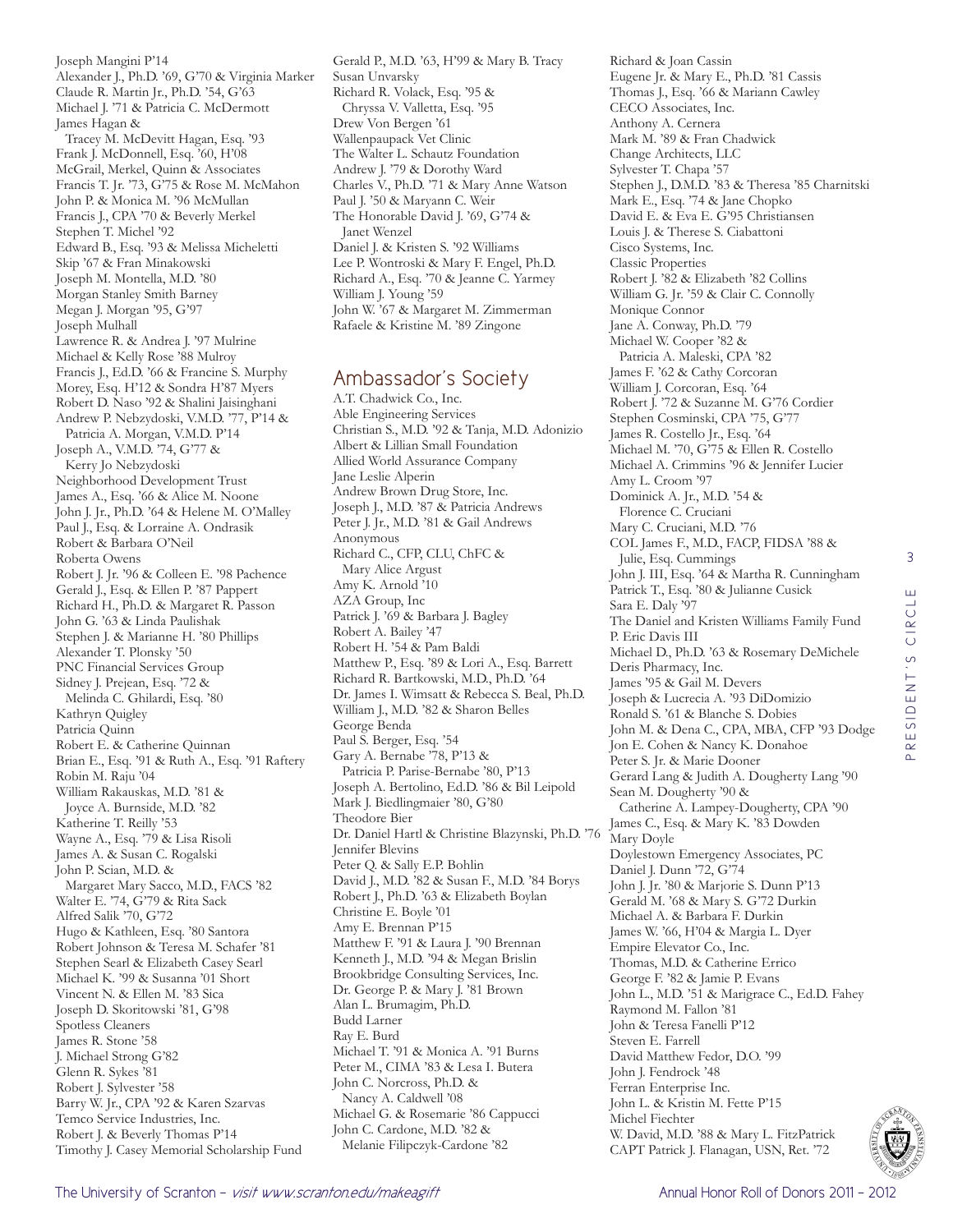Robert '74 & Gretchen Fleese Megan E. Florenzo William J., Esq. '74 & Diane Fries Frontier Capital Management Co. G.R. Noto Electrical Construction James K. Gaffney Neil A. '56 & Miriam Gallagher Angelo & Marise '83 Garofalo Thomas & Kathleen, Ed.D. Gaval P'12 GCI General Contractors Gelb Foundation General Plumbing Corp. John M. Genova, Esq. '76 Gibbons Law Firm The Honorable James A. '79 & Kelly Gibbons Robert B. Rosenblatt & Barbara Goodstein Leonard G., Ph.D. & Deborah J., Ph.D. '73, G'75 Gougeon Patrick J., M.D. '77 & Susan Grady P'12, P'15 John & Rose Mary Gregitis P'14 Robert J. '88 & Christine '88 Griffin Grosvenor Capital Management, L.P. Robert E. Guglielmo William J., CPA '90 & Janice A. Hackett Haggerty, McDonnell & Hinton, LLP Mark M. '81 & Marianne S. Haley John & Kathleen H. Halpin Peter & Nancy Hayes P'12 Terence W. Hayes '82 Michael J. Gallagher, M.D. & Rosemary Hazzouri Gallagher G'96 Edward M. Hazzouri '83 J. Timothy Jr., Esq. '87 & Theresa Hinton Rick Hutchison & Maureen A. Hirthler, M.D. '79 Thomas P., Ph.D. & Margaret M., Ph.D. Hogan George R., Ph.D. '61 & Elaine G. Holmes Frank X. J. Homer, Ph.D. '64 John P. & Christine A. '89 Horan Michael, Ph.D & Teresa, Ph.D Hutchins P'14 Robert M. '82 & Margaret F. '89 Hynosky Jewish Federation of NEPA Domingo D., M.D. & Lornamarie N. Jimenez P'15 JMJ Atlantic Property, LLC Thomas S. Johnson Arthur J., O.D. '59 & Maryclaire M. Jordan John P. '63 & Carole H. Kameen Paul J. '80 & Cathleen Kane William M., M.D. '43 & Ruth Kane Howard M. Kaufman '78 Stephen F. '68 & Susan G. Kaye James M. Kelly '64 Joseph T. Sr., D.M.D. '64 & Ann Marie Kelly Shawn P., Esq. & Carol A. Kelly P'14 Roger T. & Maryanne Kirk P'12, P'14 William & Carol J., R.N. G'85 Korutz Charles E. Kratz Jr. The Kraus Family Foundation Kevin A. '85 & Marion A. Kucharski P'14 James J. Kuchera, M.D. '72 Jacques P. '62 & Therese C. Kueny Michael J. Kuhar, Ph.D. '65 Eugene M. III, M.D. '82, G'84 & Susan L. Langan Colleen E. Larkin '91 Jeffrey R. '86 & Laura Lattmann Catherine Lawton John J. '58 & Helen Leahey Patrick F., Ed.D. & Amy M. Leahy William P. & Francesca Leary P'15

Brian J., Esq. '84 & Kristin A. '84 Lenahan William J. Lewis '82 Anthony A. Lombardo P'15 & Justine M. Kellner P'15 Terence P., M.D. '89 & Maria Lonergan Loyola Foundation J. Edward '60 & Dolores Ludes Albert J. Magnotta Thomas Mahle P'15 & Elizabeth Butt P'15 Jeffrey J. Manganaro '02 Matt & Marybeth G., Ph.D. '92 Markland Alan R. '68 & Patricia M. Mazzei James P. & Mary Ellen McCarthy Mathew J. & Helen C. McConnell David F. McCormick '75, G'79 James D., Ph.D. '79 & Nancy M. '79 McCurry Dennis L. & Barbara McDonald Brian L. '65 & Pat McDonnell Thomas R. '83 & Jane McGill Robert McGinly Jr. P'12 Kevin E. McLeod P'15 & Nina G. Amodio McLeod P'15 John P. & Ann Marie McShea P'12 Medco Health Solutions Mellow & Merkel Geno J., M.D. '71 & Charlotte M. Merli Edward D. & Carol A. Miller Milrose Consultants, Inc. Wasique, M.D. & Annina M. Mirza Mohegan Sun at Pocono Downs Amy Monroe John E. & Maryann P. Montgomery P'12 Robert F. '87 & Nancy E. Montone Paul M., Ph.D. '62, H'86 & Sandra H'03 Montrone Walter J., M.D. '73 & Marilyn Moore John M. & Ruth J. Moran P'15 Dr. Donald E. & Lauren '79 Morel Gino Mori, M.D. Mark E. & Diane I. Mosko P'13 Mary Elizabeth Moylan G'90 Neil J. & Margaret Mulhall Joseph F. & Kelly J. Mullen P'15 Mary Ann Munley G'77 Gerard, Esq. & Alice '84 Musto P'12 David J., D.D.S. '74 & Jane C. G'82 Nagurney John M. '61, G'71 & Mary Louise Nape New Story Newmark & Co Real Estate, Inc. Christopher & Monica T. '91 Nicholas Kenneth L. & Michele C. Niederer P'15 Northeast Chapter PSPA Olivetti Roofing Systems Corp. Robert L. Olivetti '75 & Marion E. Donovan-Olivetti '92 O'Malley & Harris P.C. One Point, Inc. Oppenheim Foundation Jane Oppenheim H'04 Otis Elevator Company Pajwell Foundation Gerard P., Esq. '71 & Julie Panaro Rudolph J., M.D. '51 & Ellen Panaro Owen J. & Mary Patterson P'12 Penates Foundation Martin C., D.O. '84 & Dr. Barbara Penetar Karen L. Pennington, Ph.D. '76, G'83 Pennstar Bank Pennsylvania Paper & Supply Co., Inc. Physicians Practice Enhancement, LLC PNC Wealth Management

Robert J. '95 & Kari J. '97 Portman PPL Corp. Donald L. Sr., M.D. '63 & Sally A. Preate The Premselaar Foundation John J., CPCU '62 & Mary Ellen Price Stanley P. Prisco Jr. '71 John B. Pryle '60 Dominick A., V.M.D. '79 & Joanne '79 Pulice Francis A. G'91 & Margaret Rainey Marie Rakauskas Brian T., CPA '82 & Lynn Regan Joseph C. Reilly† Reinsel Kuntz Lesher The Richard C. Marquardt Family Foundation Rose Rinaldi Jerome B. Rivers '82 & Debi Ray-Rivers J. Gerald Robling '47 Thomas F., M.D. '64 & Nancy Rocereto Gerard R. '53, H'82 & Marie A. Roche David Joerg & Michele L. Rodeghiero Joerg '93 Christopher & Stephanie Roeder Gregory S. & Veronica Rom P'14 Christopher J. Roman G'89 Ross Family Foundation James A. Ross Jeffrey J. '88 & Kathleen A. '88 Rossi William L. Jr., Esq. '69 & Patricia E. Roughton Francis X., CPA '67 & Ellen Rudegeair Saint Barnabas Burn Foundation Salisbury Behavioral Health Salzmann Hughes, P.C. Gerald, Esq. & Susan Savitsky Daniel & Melissa A., CPA '96 Schnipp Schroder Investment Management Scranton Orthopaedic Specialists, PC Rahmat, M.D. & Farida Shah Gerald E. III '65 & Laura K. Shanley Daniel A. '83 & Judith '85 Shea Michael M. '67, G'72 & Sandra Sheridan Anthony G. '90 & Kelley A. '90, G'91 Simone Edward C. '56 & Eileen Slagis David P. & Debra L. Smeltzer P'12 Francis X. Jr., M.D. '75 & Lenette '79 Solano Kevin F. Southard Anne Marie Stamford '95, G'00 Craig J. Steel '99 Carlos Stevenson Paul K. '83 & MaryKay Stimpfl Stone Office, Inc. Thomas J. '79 & Sheila F. Stone P'14 Jean P. Stratton Harry B. Jr. '86 & Sheila M. G'11 Strickland P'13, P'15 Structure Tone Inc. Steven J. Suriani '92 & Georgia L. Shafer Suriani Joel C., CPA '85 & Michelle, M.D. Susco Patrick J., Esq. '90 & Christina Trendler, C.R.N.P. '90 Sweeney Roselyne C. Swig Patrick & Patricia Synan P'13 The Tighe Foundation Margaret A. Tomazic Tompkins County Trust Company Eric & Suzanne '93 Toppy Joseph & Celestine Q. Trainor David L. & Joyce Tressler Robert K. Tuite, CPA '84 & Bonnie Hanley-Tuite John J. Vax '50 Robert Venturi Jr.